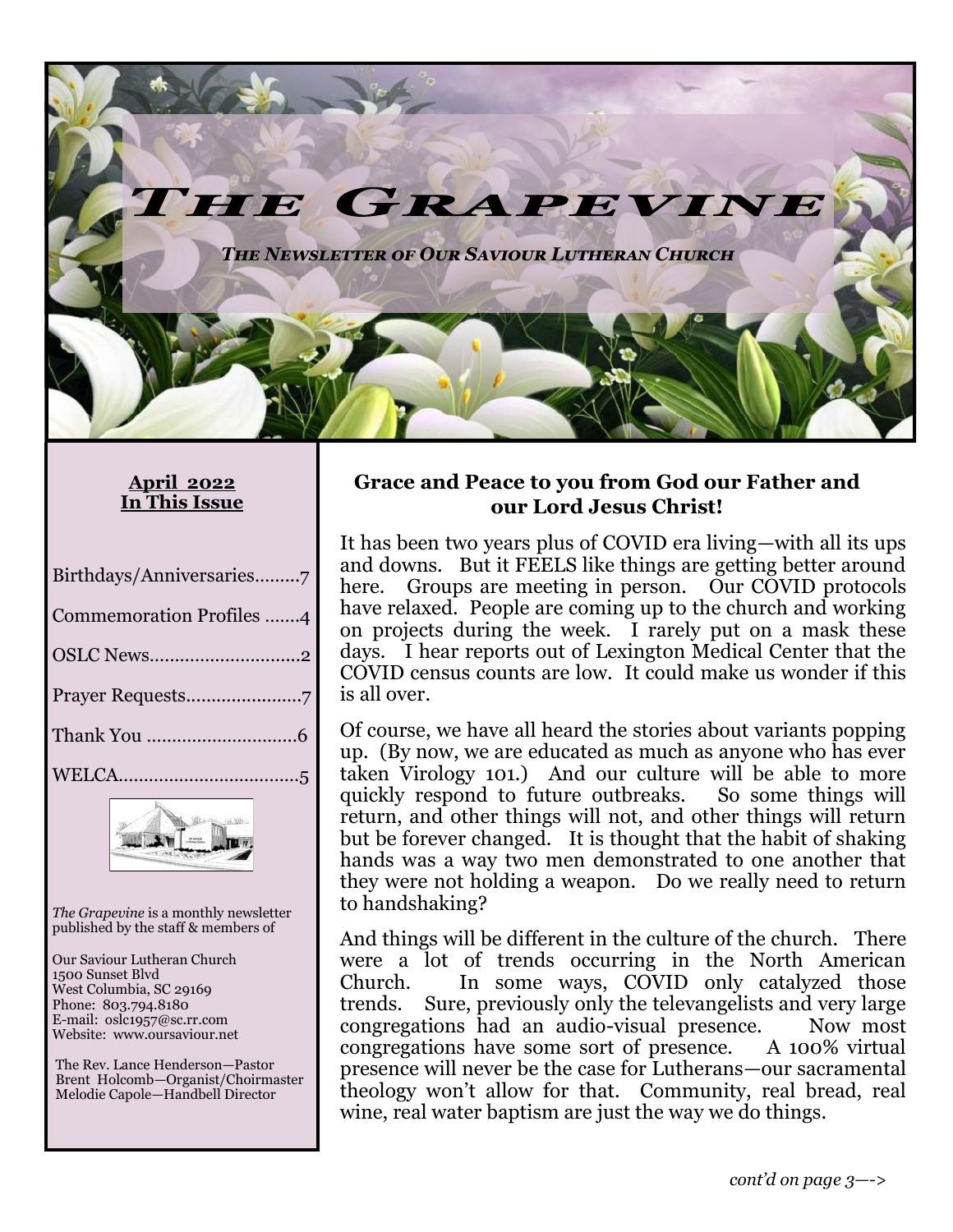

**COUNCIL HIGHLIGHTS**  Charles Nicolson, Secretary March 2022

- February was not a strong giving month, with expenses exceeding income.
- "Souper Bowl Sunday" was a success with over \$1300 received for God's Helping Hands.
- Repairs are still to be made to the cross outside near the front door, and repairs are needed to the AC unit in the old high school room.
- The pancake supper on Shrove Tuesday was a success with some 50 people participating. Council appreciates the efforts of Melodie Capole, Mary Havens, and their friends in decorating and providing music and games for the evening.
- Council was asked to consider helping a member of the Classical Conversations team who has family in Ukraine. Council is awaiting further information.
- Melodie Capole, Young Adult/Youth Director, is working with the Lydia Circle, Classical Conversations, the chorus at Saluda River Academy for the Arts, and the SRAA principal for possible joint activities.
- Pastor Lance is providing a weekly online devotional during Lent based on questions from young adults.
- Since Charles Nicholson has been serving as secretary since January, Isma Boland was chosen to fill the position of vice president of the congregation for the remainder of the year.



**Razberries' St. Patrick's Day** 

# **65 YEARS AGO!**

65 Years ago, Our Saviour Evangelical Lutheran Church congregation was officially organized on March 24, 1957.

Our history is on the website at : [http://www.oursaviour.net/wp](http://www.oursaviour.net/wp-content/uploads/2016/10/OSLCChurchHistory.pdf)-content/ [uploads/2016/10/OSLCChurchHistory.pdf](http://www.oursaviour.net/wp-content/uploads/2016/10/OSLCChurchHistory.pdf)

### **SAXE GOTHA CONFERENCE MARCH MEETING HOSTED BY OSLC-WELCA**



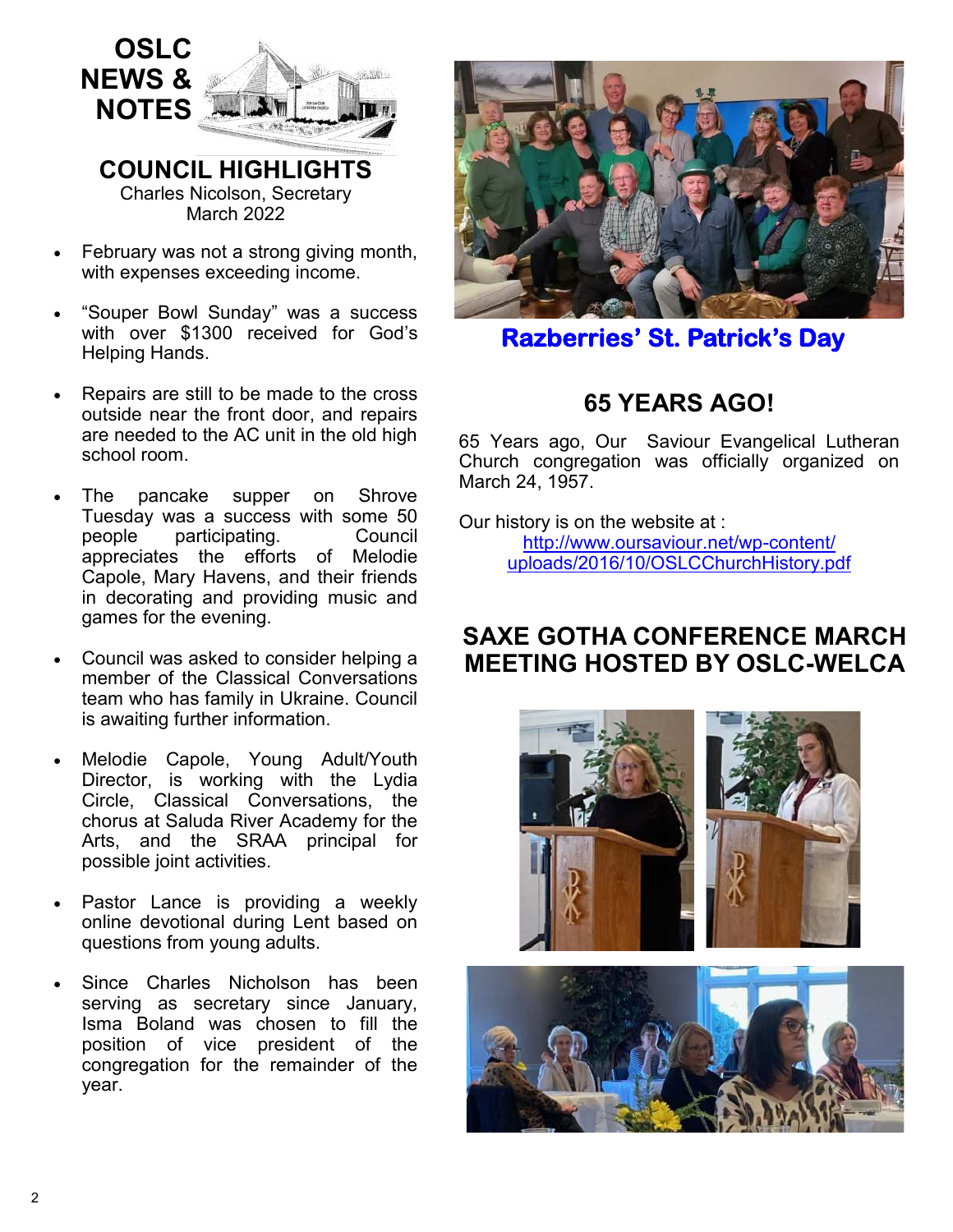*cont'd from page 1—->*

I am not smart enough to speculate how what things will change for us. But I will remind you of the one thing that will not change. Actually I will let the writer of Hebrews do it. "Jesus Christ is the same yesterday and today and forever." (Hebrews 13:8) The fact that some translations put an exclamation point at the end of that verse is a translation I heartily endorse.

> Peace in Christ and Happy Easter, Pastor Lance +



### **SCHEDULE FOR LENTEN SERVICES**

#### **Weekly Lenten Evening Prayer services** on

Wednesdays through April 6 at 7:00 pm. Theme: "The Patriarchs."

#### **Holy Week:**

**Maundy Thursday** and **Good Friday** services at  $7:00$  PM

Also, there will be a weekly on line devotions with Pastor Lance based on questions from young adults about God.

# **VIDALIA ONION SALE**

The Pineview Ruritan Club is having their annual Vidalia Onion sale during the month of April. All funds from the sale go to projects that support our local community and help individuals in need.

The Onions are delivered to our club house direct from the farms of central Georgia. The onions are packaged in 10 lb bags (\$10.00) and 25 lb bags (\$20.00). To place an order, please contact Frank Yonce by April 28, 2022. The onions will be delivered on May 4th. Frank and Heyward are members of the Pineview Ruritan Club.

# **APRIL MINISTRIES**

| <b>FLOWERS</b><br>Apr 3 *Need Volunteer                    | <b>GREETERS</b><br><i>*Need Volunteer</i>        |
|------------------------------------------------------------|--------------------------------------------------|
| 10 *Need Volunteer                                         | *Need Volunteer                                  |
| 17 David & Linda<br>Griffith                               | Isma Boland                                      |
| 24 Gail Marcum                                             | *Need Volunteer                                  |
| <b>WORSHIP</b><br><b>ASSISTANTS</b>                        | <b>LECTORS</b>                                   |
| Apr 3 Bill Aull                                            | Bill Aull                                        |
| 10 *Need Volunteer                                         | Wayne Lybrand                                    |
| 17 Gail Marcum                                             | *Need Volunteer                                  |
| 24 *Need Volunteer                                         | *Need Volunteer                                  |
| <b>APRIL</b>                                               | <b>MAY</b>                                       |
| <b>USHERS</b><br>Chief Bill Aull                           | *Need Volunteer                                  |
| Linda Griffith                                             | *Need Volunteer                                  |
| <b>ALTAR GUILD</b><br>Isma Boland &<br><b>Beth Cleland</b> | <i><b>*Need Volunteers</b></i>                   |
| <b>OFFERING PICKUP</b><br><b>Bill Aull</b>                 | <b>Beth Cleland</b>                              |
| <b>TELLERS</b>                                             |                                                  |
| Linda Griffith &<br>Sylvia Ford                            | <b>Beth Cleland &amp;</b><br><b>Barney Keitt</b> |
| <b>PROPERTY COMMITTEE</b>                                  |                                                  |

 *Mark Satterwhite Frank Yonce*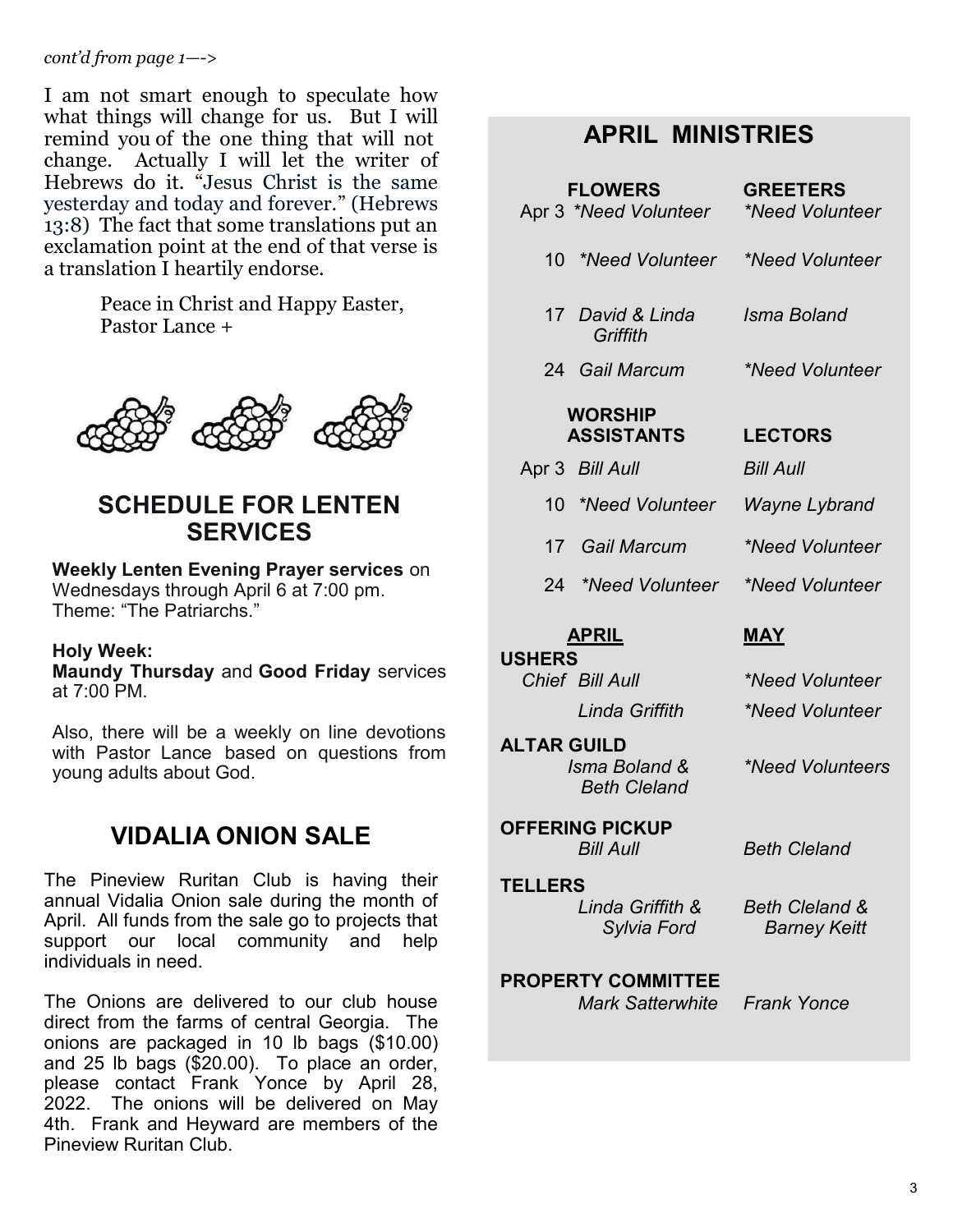## **COMMEMORATION PROFILES**

*Ruth Nicholson*

The Lutheran Church, as part of its worship, celebrates the lives of notable Christians of the past. Our hymnal provides a calendar (pp. 15– 17) for us to follow which recognizes these individuals on the anniversary of their deaths.



**April 6 Albrecht Dürer, artist (1471-1528)**

Son of a goldsmith, who began the young man's training, Dürer became a leading artist of the German Renaissance. Though his paintings and drawings are well known, his greatest works are said to be his woodcuts and engravings. Dürer is known for the careful attention to detail in his portrayal of subjects from nature and from the Christian tradition. Though a Catholic to the end, Dürer felt sympathy for the Reformation and was a friend of Luther and Melanchthon.

#### **April 6 Matthias Grünewald, artist (ca. 1475-1529)**

Matthias Grünewald, a contemporary of Dürer, is another great painter of the German Renaissance. He was influenced by Dürer's style, and his greatest masterpiece, the Isenheim Altarpiece, was thought for a long time to be one of Dürer's creations. That altarpiece depicts the Annunciation, angels singing for Mary and her child, the crucifixion of Jesus, and Jesus' resurrection. Historians believe that Grünewald was a Protestant and supporter of Martin Luther.

#### **April 10 Mikael Agricola, Bishop of Turku (1510-1557)**

Son of a Finnish fisherman, Agricola distinguished himself as a student and ultimately completed a Master of Arts degree at Wittenberg, Germany. Martin Luther and Philipp Melanchthon were among his teachers there. Back in Finland after his studies, Agricola served as rector of the cathedral school in Turku and assistant to the Catholic bishop. When the bishop died, Agricola succeeded him. As bishop, Agricola introduced the principles of the Reformation to Finland, masterfully transforming its church structure and traditions along evangelical lines. In addition to translating sections of the Bible into Finnish and writing a catechism, prayer book, and treatises on the sacraments and liturgy, Agricola published a spelling book that was important to the future of Finnish education and literature.





# **ELCA PRESS RELEASES**

**Evangelical Lutheran Church in America** God's work, Our hands.

- 2/24 An Interfaith Call to Peace for Ukraine
- 3/08 A statement from the presiding bishop regarding a listening panel
- 3/21 A statement for International Day for the Elimination of Racial Discrimination

AVERAGE ATTENDANCE *February 27—March 20*

*WORSHIP—34*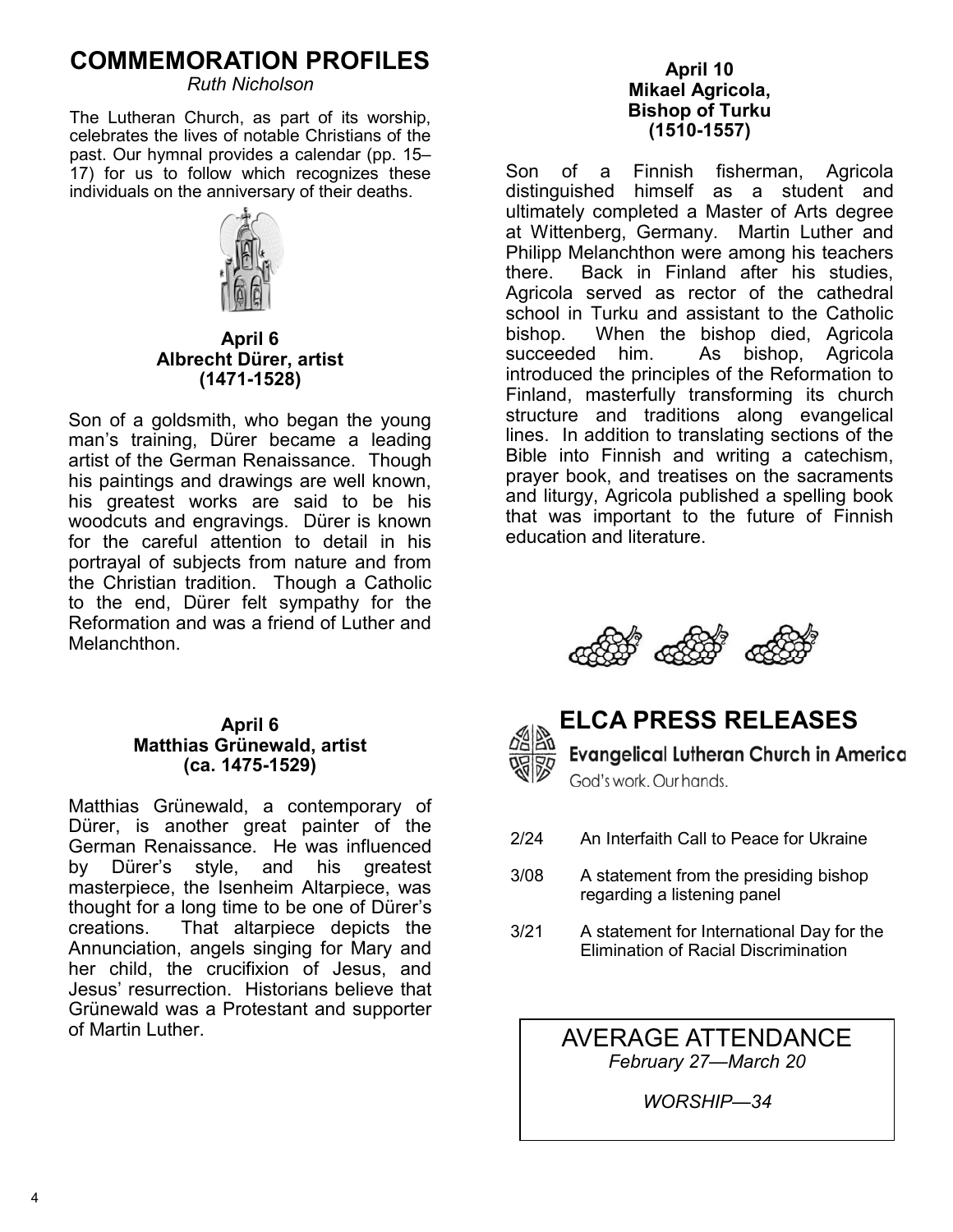

#### **2022 OSLC-WELCA OFFICERS & EXECUTIVE COMMITTEE**

President — Linda Griffith (803-920-3975, *lindagriffith2@aol.com*) Vice President—Isma Boland (803-760-5545. *ilbright@bellsouth.n*et) Treasurer — Ann Satterwhite (803-254-9934, *annsatterwhite2@gmail.com*) Secretary — (to be appointed as needed) Advisor — Sandra Hughes (803-796-9016, *smhughes@sc.rr.com)*

**Cameron** — Isma Boland (Leader), volunteer (Recorder) **Lydia**—Caroline Raszewsi (Leader), Beverly Nivens (Recorder) **Rebekah** — Loleta Keitt (Leader) Linda Hill (Treasurer) Linda Griffith (Recorder)

Our Saviour women were very busy during March — The hospitality teams took care of 4 families with meals/meal cards and we hosted the Saxe Gotha Conference meeting. Circles are busy getting ready for spring with an Easter Egg Hunt and Retreat.

A big thank you to all Our Saviour women for your support and attendance at the **Conference Meeting**. There were almost 40 present. We all enjoyed visiting our fellow Lutherans. Director Jenny Lindler from Newberry College of Nursing gave a very detailed talk about the new program and the endowment being set up by the SCWELCA. A motion was made and seconded to donate \$300 from Saxe Gotha to help with 'seed' money for the project by the Convention Committee this year. Officers were elected: Ella Shumpert/Emmanuel will serve as coordinator and Kristie Marshall/Transfiguration will serve as recording secretary. Betty Enlow will remain as the financial secretary. Some \$90+ was collected in offering and will be part of the donation to Newberry College Scholarship Endowment. SCWELCA Board members present were: President Risse Snelgrove, Vice President Amanda Boatwright, Karen Freeman, and Sarah Cheesman. (see pictures in this issue from the meeting)

**Action-Rebekah** has been very busy planning for the 2022 OSLC-WELCA Retreat. At this writing, there were 51 signed up. If you have not registered, contact Linda Hill to get on a wait list.

**Community-Lydia** is busy preparing for the Easter Egg Hunt since COVID prevented us from doing one for the past two years. (See elsewhere in this issue for details.)

**Growth—Cameron** has still not met in person as the weather has been wet and cold. Perhaps they can begin meeting in April?



#### **(DUE TO COVID 19-CALENDAR IS SUBJECT TO CHANGE WITH LOCATIONS/DETAILS TBA**)

**April 2—**OSLC-WELCA Retreat (Rebekah Circle) **April 17** — Easter Sunday **April 19** — 6 PM (Tuesday) Joint OSLC-WELCA Devotional/Prayer: Lydia Refreshments: Cameron **April 22-24**– SCWELCA Isle of Palms Lutheran Retreat Center Bible Study (*www.scwelca.org*) **April 24**— OSLC-Newberry College Women's League Sunday (Cameron Circle) **May 5** — National World Day of Prayer (https:// www. nationaldayofprayer.org/ announcing\_ the\_ 2022) **June 24-25** — (Friday/Saturday) SC Women of the ELCA Convention at Lutheran Church of the Redeemer/Newberry "He's Got the Whole World In His Hands" (*www.scwelca.org*) No convention held in 2020 due to COVID. 2021 was virtual. **September TBA** — Fall 2022 SCWELCA Saxe Gotha Conference Meeting (*www.scwelca.org*)- Mt. Tabor **October 2** — 3-5 PM (Sunday) Joint OSLC WELCA Meeting (Officer nominations/ election) Devotional/Prayer - Rebekah Refreshments – Lydia

**November 6** — DAYLIGHT SAVINGS TIME ENDS

- **December 4** — **Immediately following Worship Service** – WELCA Executive Meeting (circle leaders w/unit officers)
- Opening Prayer: Ann Satterwhite **September 22-24, 2023**— WELCA Triennial Convention Gathering, Phoenix, AZ

### **CONVENTION UPDATE**

He's got the Whols Linda Griffith will attend the Convention in Newberry and expenses will be paid by the Board as Linda is the Triennial Coordinator and will have dual responsibilities as **Vorld in His Hand!** a non-board member and delegate from Our Saviour.

**SC Women of the ELCA Annual Convention Theme:** *"He's got the whole world in his hands"* **Location: The Lutheran Church of the Redeemer, Newberry**

**Date: Friday, June 24-Saturday, June 25, 2022**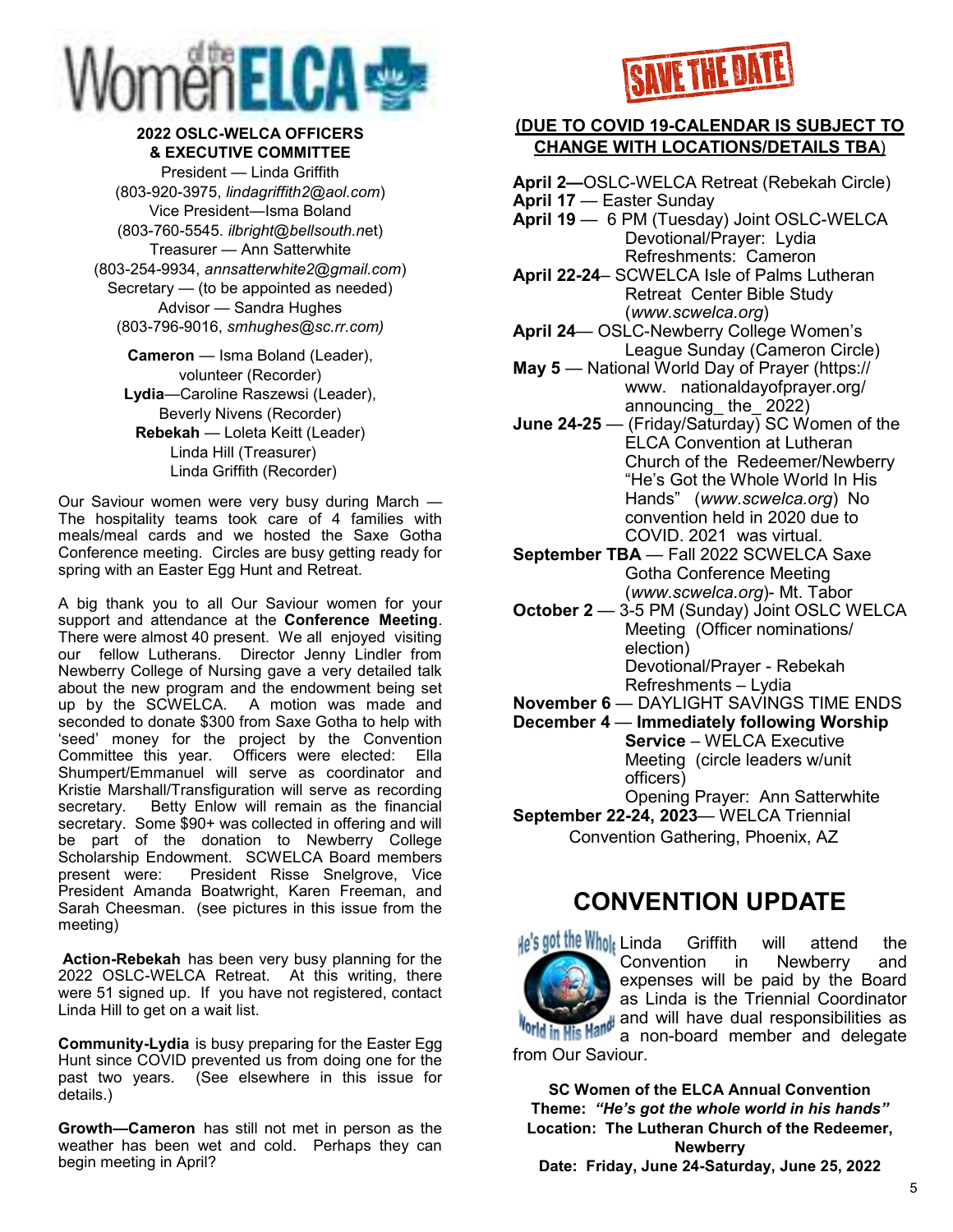# **GRAPEVINE QUIZ**<br>(answers on page 7)

Lots going on in April--Spring has come, a little more Lent. Holy Week and Easter. Oh, and April is National Lawn and Garden month. We'll quiz on that topic in the Bible.

- 1. According to Genesis 2, how is the Garden of Eden watered?
	- a. By a river
	- b. Gentle rains
	- c. Dew in the morning
	- d. A very expensive Rainbird® sprinkler system
- 2. In Genesis 13, Abram and Lot decide to part ways and lets Lot decide who goes where. Lot chooses this area because to him it looks lush and productive like "the Garden of God (Eden)". Where is it?
	- a. Egypt
	- b. The plains of the Jordan
	- c. Canaan
	- d. Augusta National Golf Club
- 3. In 1 Kings 21, King Ahab desires the garden of his neighbor Naboth. Naboth refuses to sell, but this less-thanhonorable queen helps Ahab hatch a plot to get Naboth's garden. Who is it?
	- a. Bathsheba
	- b. Deborah
	- c. Jezebel
	- d. Maleficent
- 4. Gethsemane is featured in Matthew and Mark as a place Jesus does this activity during the Passion week. What is Jesus doing there?
	- a.Sleeping
	- b.Praying
	- c.Preaching
	- d.Chowing down on as many pomegranates as he can
- 5. In John 20, Mary Magdalene does not recognize her risen Lord. She believes he is  $\frac{1}{\sqrt{2}}$ 
	- a. A tender of sheep
	- b. A gardener
	- c. A new teacher
	- d. One of those nosy disciples who followed Jesus

BONUS: Luther's wife, Katherina Von Bora or Katy, was an excellent gardener by all reports and had a enormous herb garden. What were these herbs, mostly but not entirely, used for?



Dear Church Family,

The past two weeks have been a blur for Wayne and me following my heart attack and two hospital stays in different cities.

We have felt so thankful and blessed from all the support, kindness, visits, delicious meals, and most importantly, your prayers. We have really "felt the love" from all of you. OSLC is the best and I'm looking forward to seeing you all again!

God's Blessings and peace be with you.

Marie and Wayne



**Melodie Capole teaches the CC kids a few skills on the hand chimes**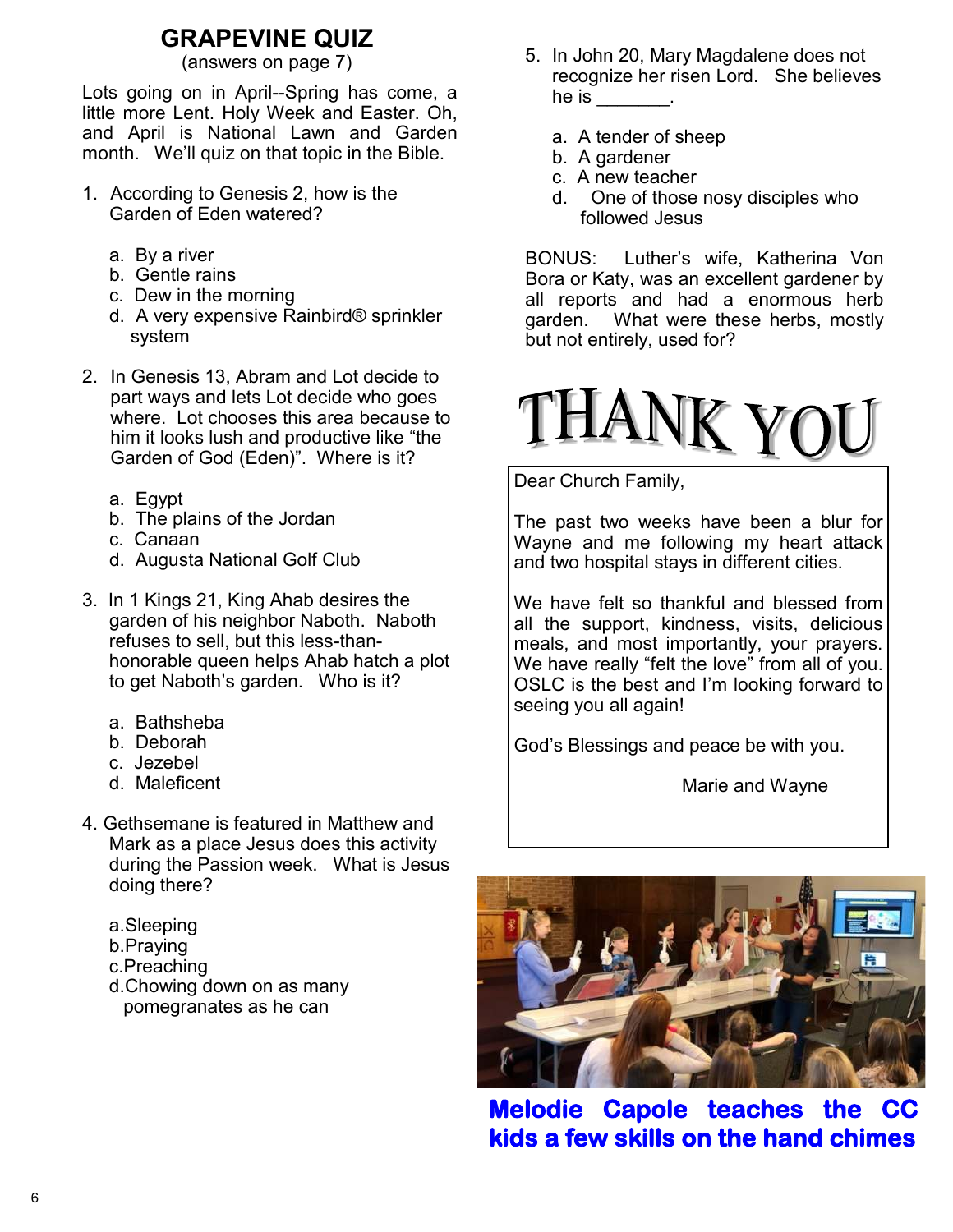# **PRAYER REQUESTS**

Those listed below have special prayers needs at this time. We keep the entire congregation in our prayers at all times, but sometimes special prayers are needed. If your name is on the list or you have added someone's name and they no longer need to be on the list, please contact the church secretary so the name cam be removed.

*Beth Boland Chris Boland Greg Chapman Jeannie Chapman Linda Crapps Lydia Culp (sister of Don Horton) Katie Doble Don Ford Dolores Hopkins Marie Lybrand*

### **APRIL BIRTHDAYS**

| Matthew Lybrand         | 4/01 |
|-------------------------|------|
| Cal Raszewski           | 4/08 |
| Jonathan Adkins         | 4/11 |
| <b>Hutton Raszewski</b> | 4/13 |
| <b>Russell Dawkins</b>  | 4/15 |
| <b>Bob Graham</b>       | 4/15 |
| Sandra Hughes           | 4/21 |
| <b>Henry Henderson</b>  | 4/30 |

Please Note: if there are any errors or omissions in birthdays or anniversaries, notify the church office. We want to make sure our records are correct.

# **THE END OF THE SEMESTER**

Classical Conversations will end the '21-'22 School Year on April 13, 2022. They will have a standardized testing day later, but their Final Assembly & Field Day will be on the  $13<sup>th</sup>$ . It has been a successful year for them by all counts. Every week, they express enormous gratitude for the arrangement we have developed together. Thank you for your part in this ministry.

 *Anne Moye Jerry Richardson (friend of Herman & Elizabeth Shealty) Willette Satterwhite Kaitlyn Sawyer (granddaughter of Horace & Betty Meetze) Marie Shealy (Morningside Ret Ctr., Apt. 131) Mary Stocker DeLeon Wallace Heyward Wessinger*

### **APRIL ANNIVERSARIES**

| Bobby & Kelly Heid    | 4/10 |
|-----------------------|------|
| Trey & Amy Wallace    | 4/11 |
| Phil & Sondra Urban   | 4/17 |
| James & Melissa Vagts | 4/19 |



# **Volunteers get the communion ware all shined up for the Holy Days**

### **GRAPEVINE ARTICLES**

If you have articles, reports and/or pictures that you or your group would like printed in the next Grapevine, please send them to the Church Office by Monday April 18.